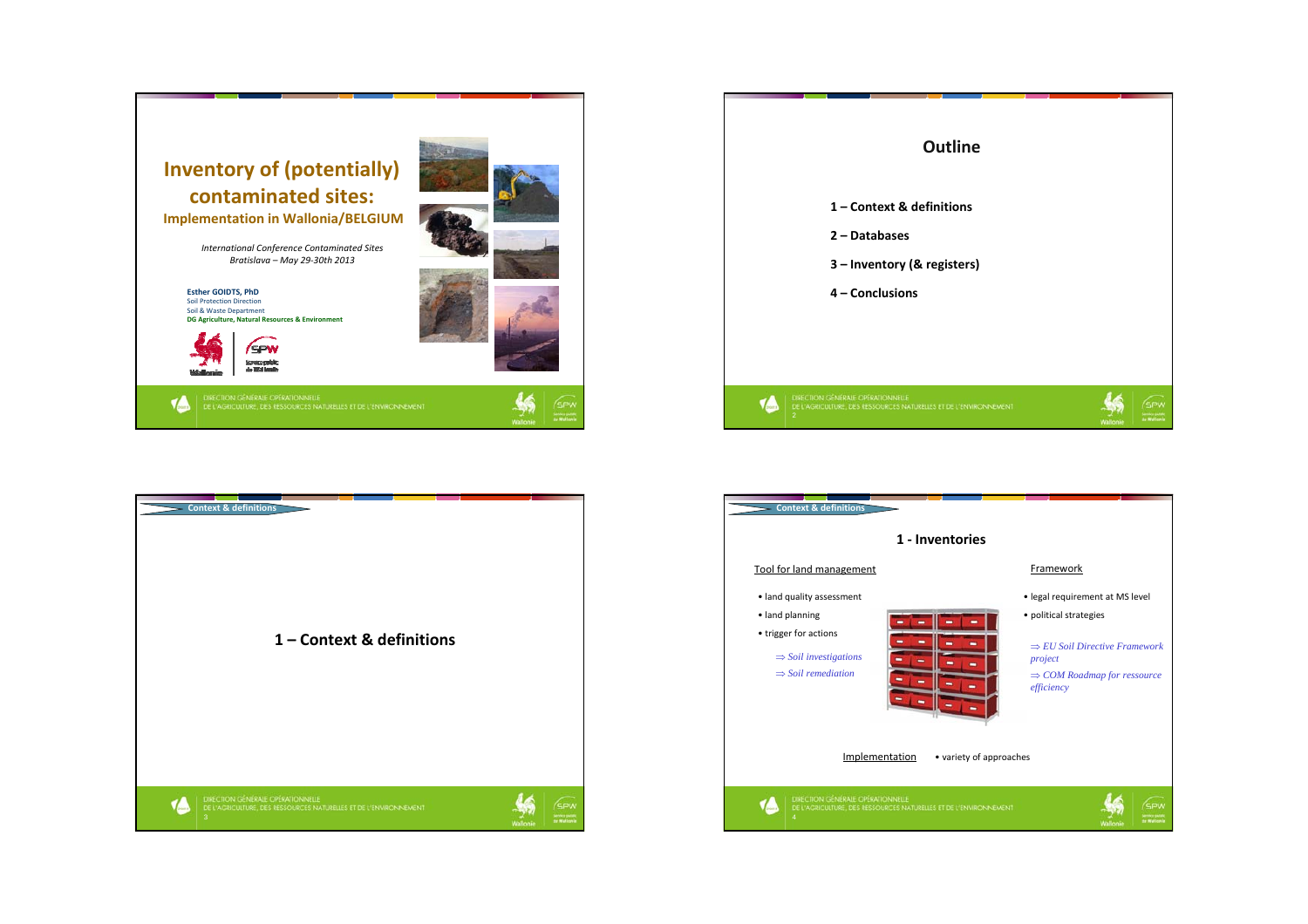





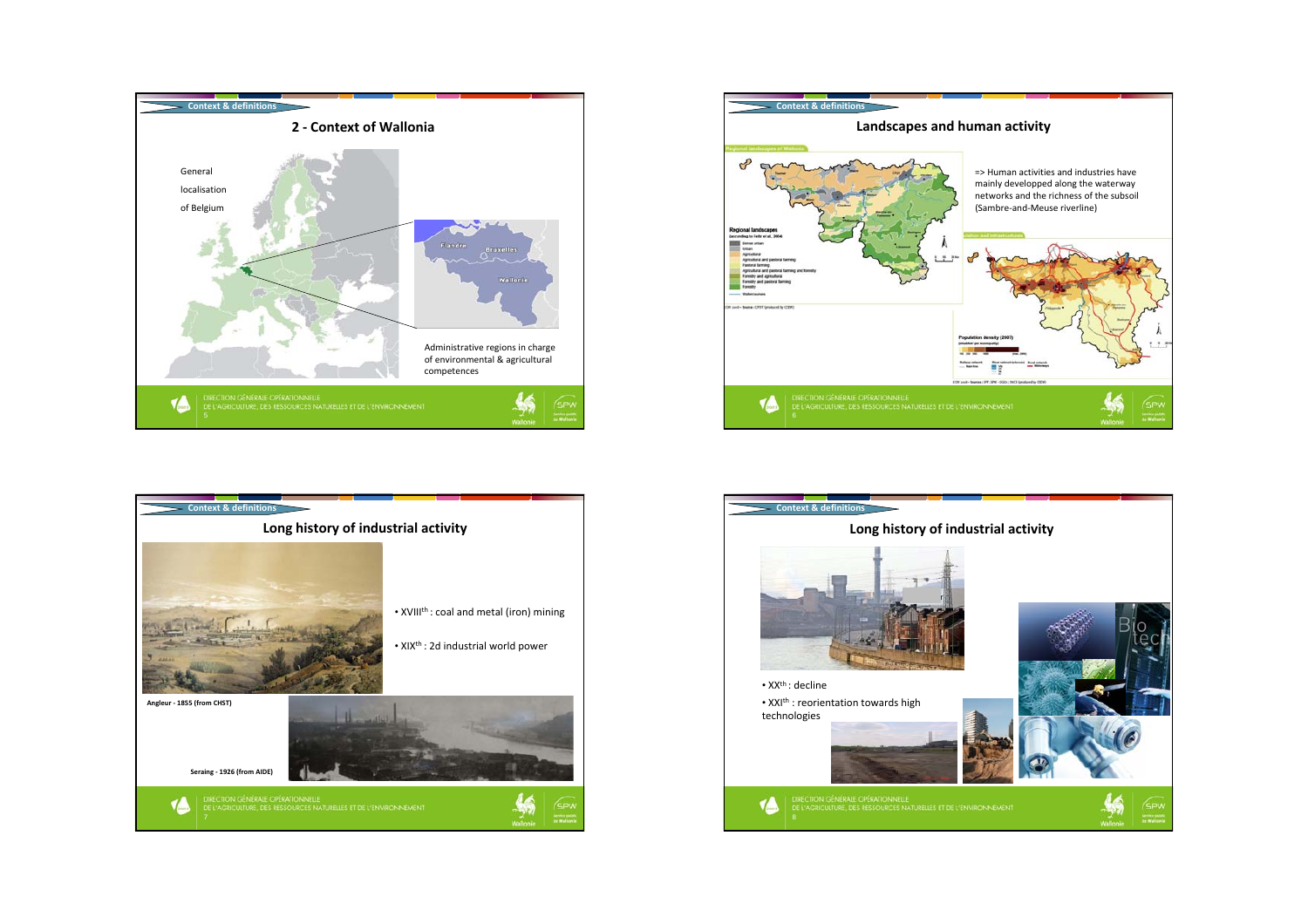



|              | <b>Context &amp; definitions</b><br><b>Databases</b>                                                                                                            |
|--------------|-----------------------------------------------------------------------------------------------------------------------------------------------------------------|
|              | Sources of information ( <i>registers</i> )                                                                                                                     |
|              | 1) Legal obligations                                                                                                                                            |
| 1967         | • coal-producing site regulation<br>=> Coal-producing sites under rehabilitation                                                                                |
| 1978<br>1985 | • land planning decree<br>=> Economic wasteland, including brownfields<br>• waste decree / environment code<br>=> Landfills, big activities / installations     |
| 1999         | Numerical data<br>• protection at work regulation – gas station / environmental permit decree<br>=> Gas stations, all activities requiring environmental permit |
| 2008         | · soil decree<br>=> Potentially polluting activities/installations (annex III - 231)                                                                            |
|              | DIRECTION GÉNÉRALE OPÉRATIONNELLE<br>DE L'AGRICULTURE, DES RESSOURCES NATURELLES ET DE L'ENVIRONINEMENT<br>11                                                   |

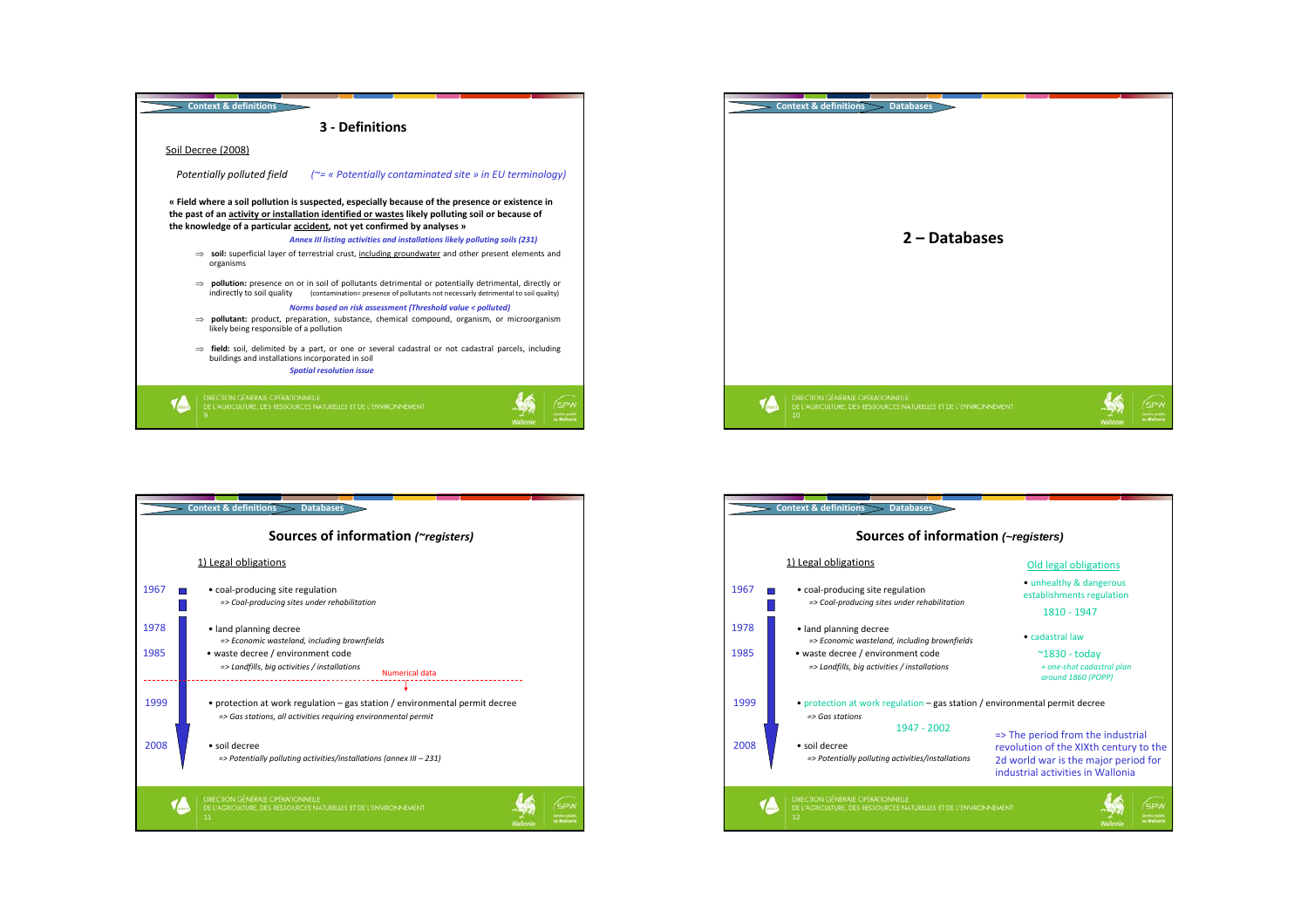





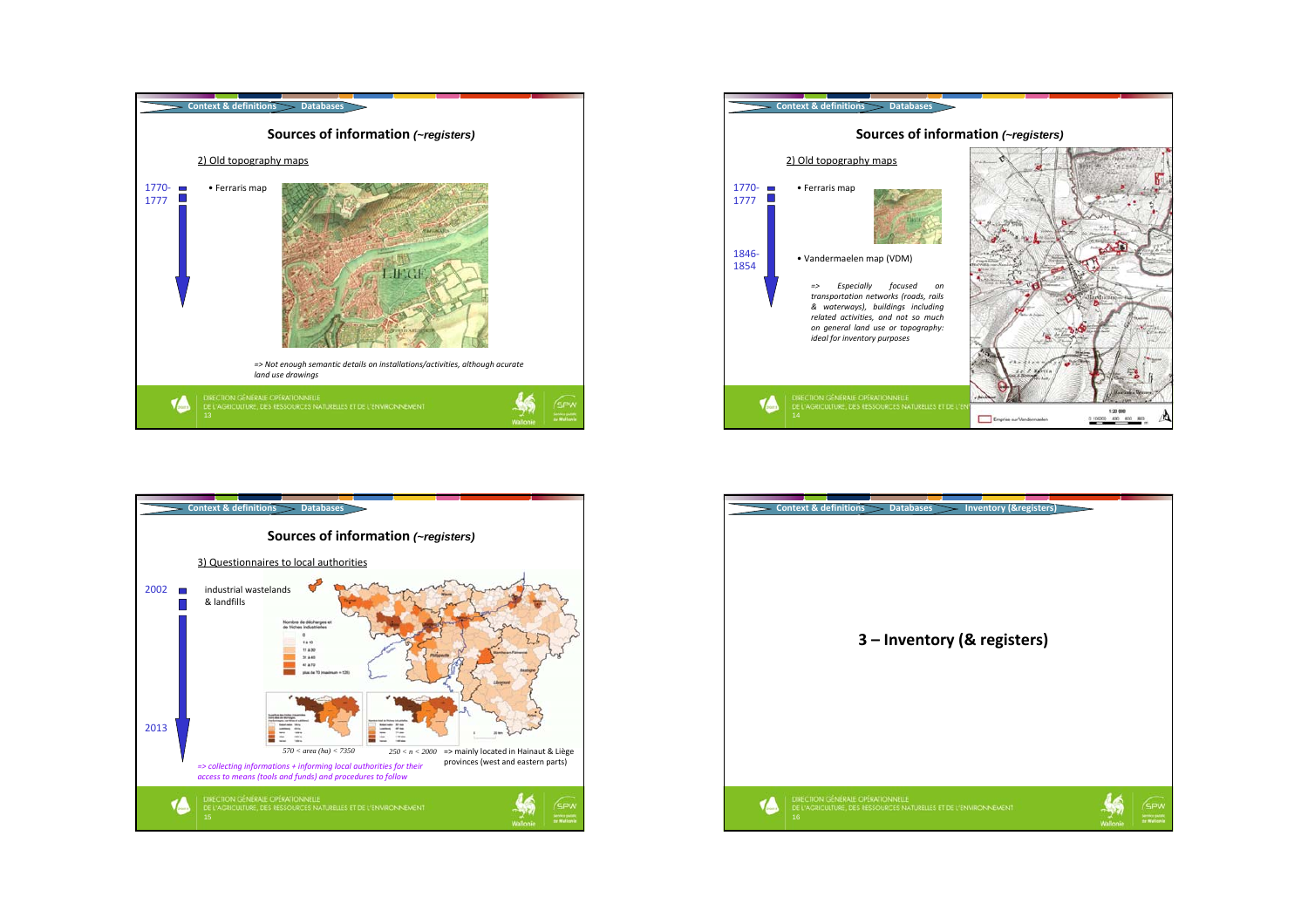



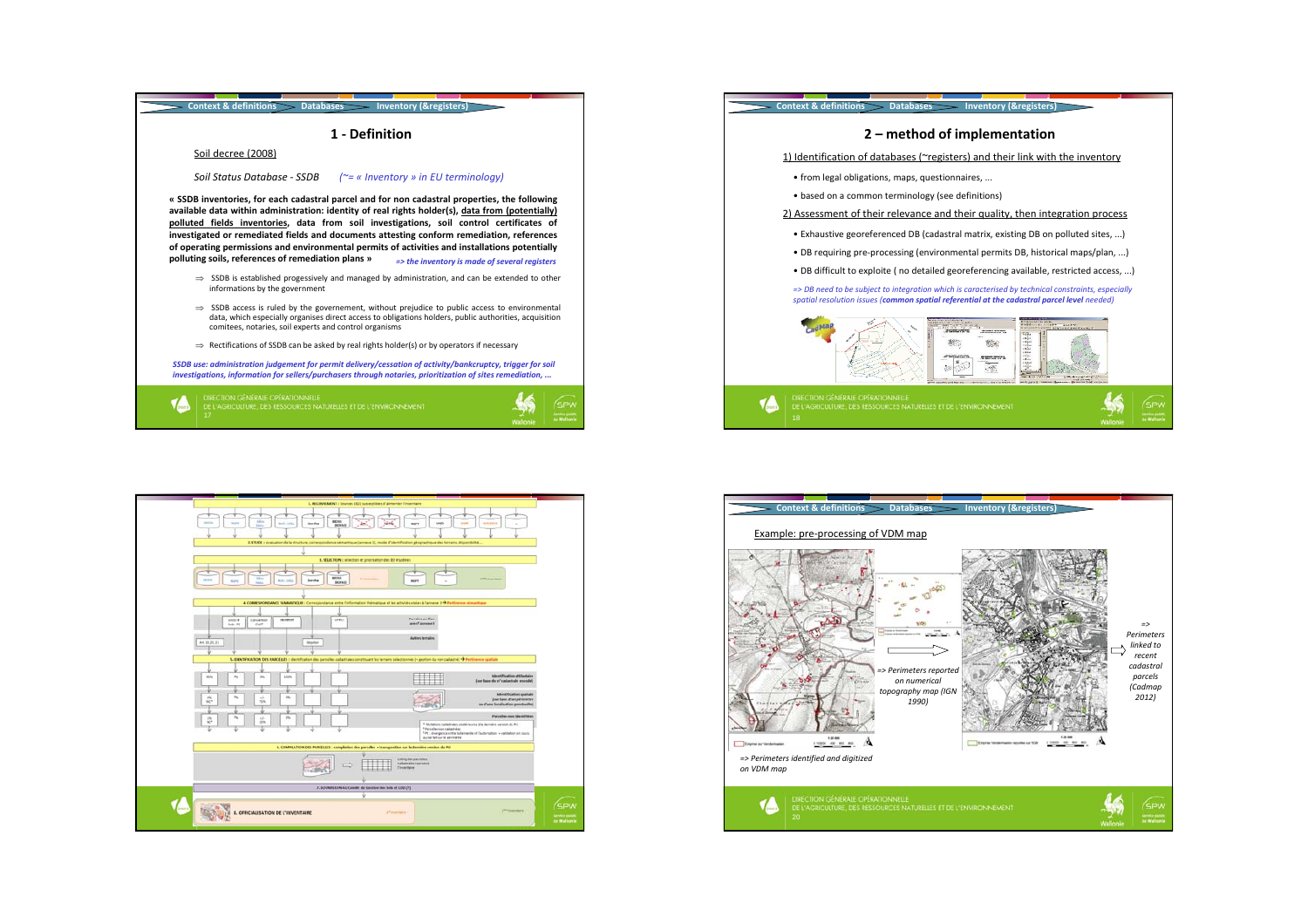





| <b>Legal framework / Driver</b>                                                                                                                                                                                                                                                           | <b>Starting date of</b><br>database | n sites  |                                         | <b>Potentially</b><br>contaminated |                      | <b>Contaminated</b> | <b>Remediated</b>                                                        |
|-------------------------------------------------------------------------------------------------------------------------------------------------------------------------------------------------------------------------------------------------------------------------------------------|-------------------------------------|----------|-----------------------------------------|------------------------------------|----------------------|---------------------|--------------------------------------------------------------------------|
|                                                                                                                                                                                                                                                                                           |                                     |          | low estimate high estimate low estimate |                                    | <b>High estimate</b> |                     |                                                                          |
| Soil decree                                                                                                                                                                                                                                                                               | 5/12/2008                           | 62       | 62                                      |                                    |                      | 62                  | $\Omega$                                                                 |
| Environmental permit decree                                                                                                                                                                                                                                                               | 11/3/1999                           | 419      | 5765                                    | 419                                | 5765                 | $\mathbf 0$         | $\mathbf 0$                                                              |
| Protection at work - gas stations                                                                                                                                                                                                                                                         | 4/3/1999                            | 2006     | 2286                                    | 1310                               | 1590                 | 429                 | 267                                                                      |
| Waste decree                                                                                                                                                                                                                                                                              | 1985 - 26/6/1996                    | 1301     | 1301                                    | 368                                | 368                  | 255                 | 678                                                                      |
| Economic wasteland<br>(brownfields included) within<br>land planning decree                                                                                                                                                                                                               | 1978 - 27/11/1997                   | 1967     | 4217                                    | 1342                               | 3592                 | 248                 | 377                                                                      |
| Historical studies (Vandermaelen<br>map - CHST 2012)                                                                                                                                                                                                                                      | 1846 - 1854                         | $\Omega$ | 5694                                    | n                                  | 5694                 |                     |                                                                          |
| <b>Total</b>                                                                                                                                                                                                                                                                              |                                     | 5.755    | 19.325                                  | 3.439                              | 17.009               | 994                 | 1322                                                                     |
| $\Rightarrow$ the average density of potentially contaminated site is of 2 to 10 sites per 10 km <sup>2</sup><br>$\Rightarrow$ between 1/8 and 2/3 of these sites were found contaminated after investigations<br>$\Rightarrow$ more than half of those contaminated sites are remediated |                                     |          |                                         |                                    |                      |                     | <b>Spatial integration</b><br>in process to avoid<br>redundancy of sites |